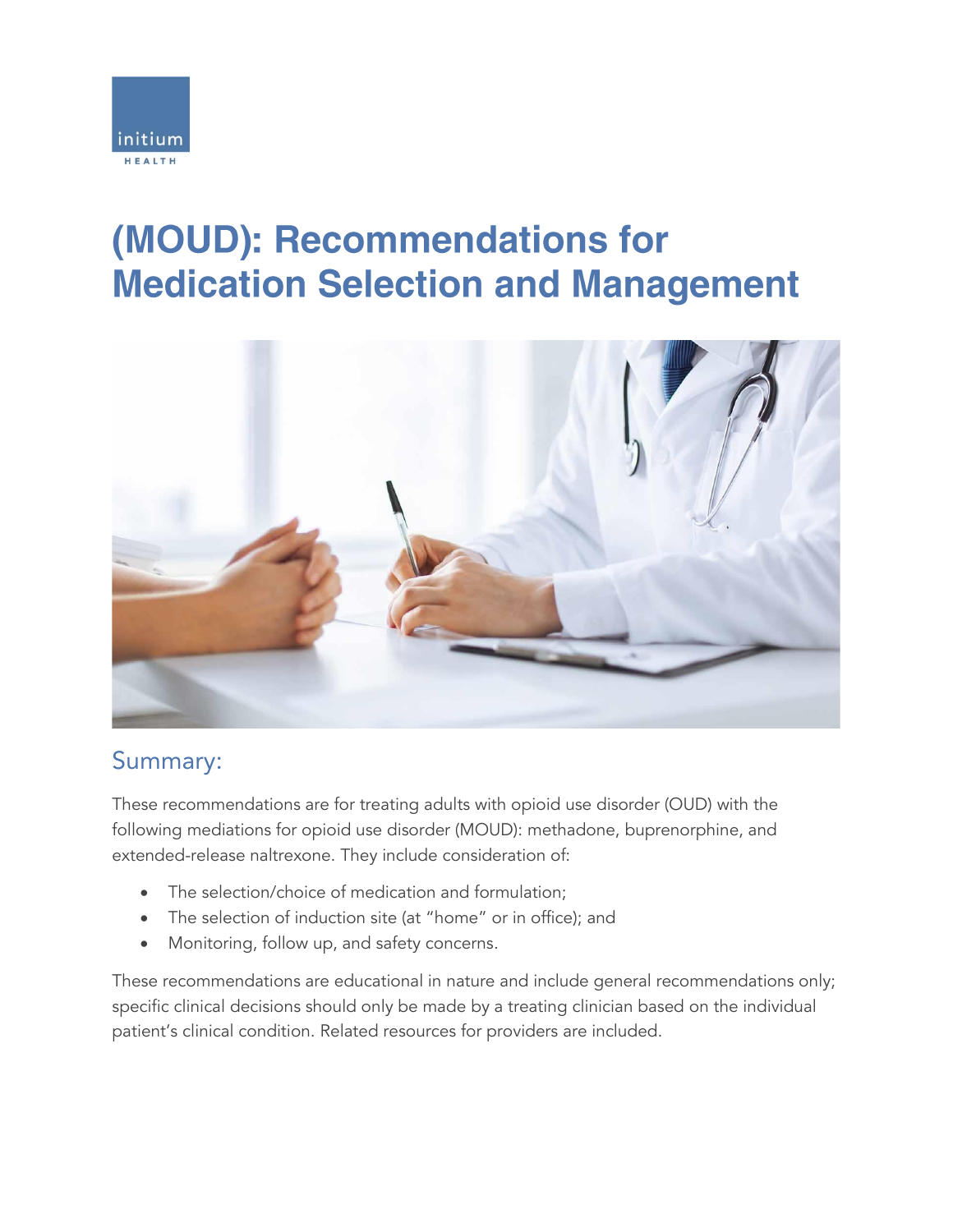## Contents

| MOUD Options: Advantages/Disadvantages and Treatment Selection Criteria 3 |
|---------------------------------------------------------------------------|
|                                                                           |
|                                                                           |
|                                                                           |
|                                                                           |
|                                                                           |
|                                                                           |
|                                                                           |
|                                                                           |
|                                                                           |
|                                                                           |
|                                                                           |
|                                                                           |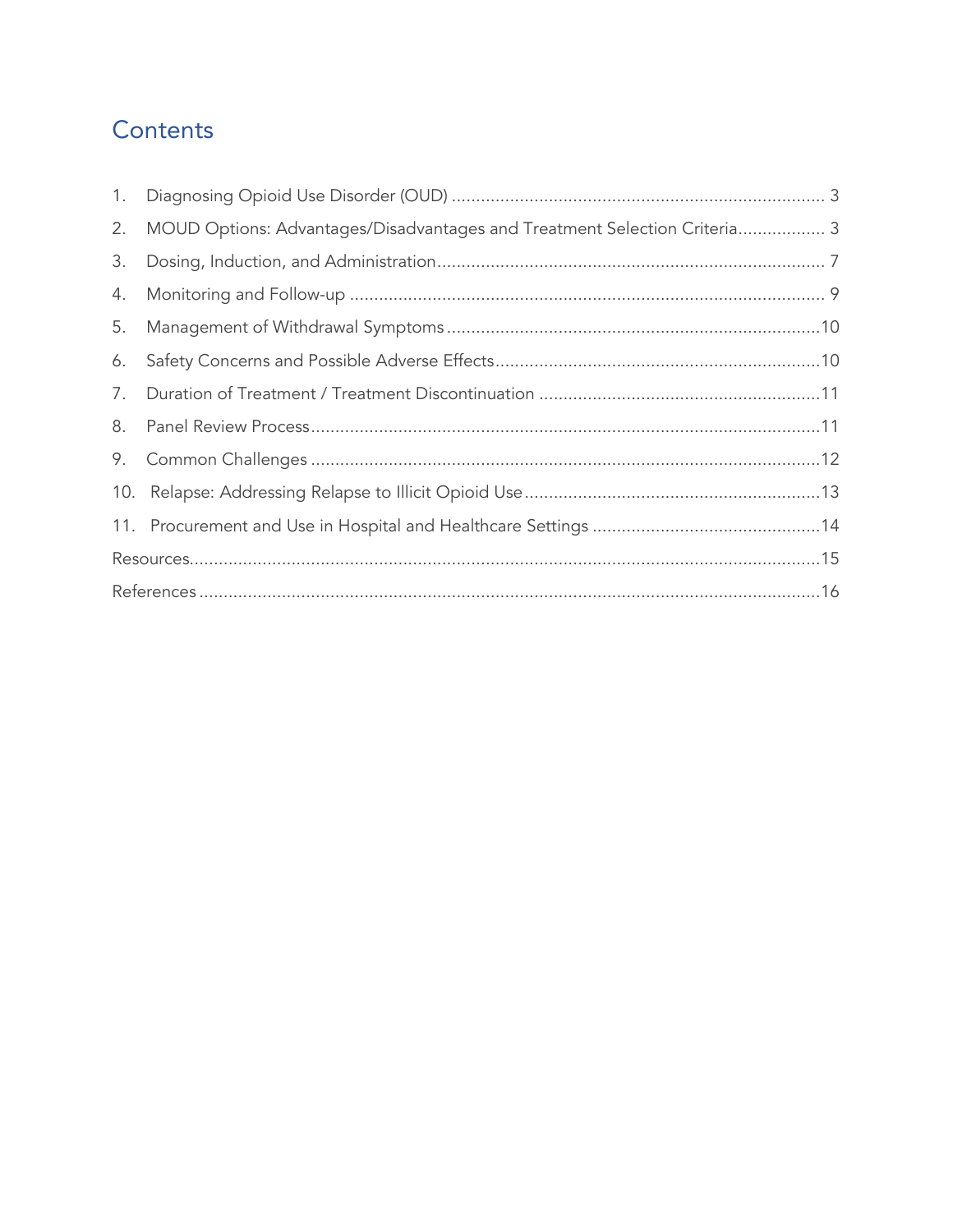## <span id="page-2-0"></span>1. Diagnosing Opioid Use Disorder (OUD)

a. Screen for Opioid Use Disorder.

The Substance Abuse and Mental Health Services (SAMHSA) Treatment Improvement Protocols recommend universal screening for opioid use disorder. In June 2020, the US Preventative Services Task Force (USPSTF) published its recommendation to screen adults ages 18 or older by asking questions about unhealthy drug use. According to SAMHSA, a single question screener can be used to efficiently screen for opioid misuse. Any response other than zero is considered a positive screen:

> *How many times in the past year have you used an illegal drug or a prescription medication for nonmedical reasons?*

Validated screening instruments are available to follow up on positive screens. Advancing Drug and Opioid Prevention and Treatment (ADOPT), is a SAMHSA-funded training initiative that has publishes an overview of the various screening instruments [available.](https://opioidpreventionandtreatment.ucsf.edu/sites/g/files/tkssra506/f/wysiwyg/ScreenersPamphlet_10_21_19%20.pdf)

- b. Use DSM-5 clinical diagnostic criteria for OUD.
- c. Obtain a urine drug screen (UDS).
	- i. If negative for opioids (including buprenorphine), OUD may be in remission (tenuous or stable) or a diagnosis of OUD may be inaccurate; seek collateral information on OUD diagnosis (to avoid someone without an OUD trying to get buprenorphine to sell or use for other reasons). Collateral information includes:
		- 1. Information from case managers or family on patient's opioid use
		- 2. Prior health care documentation (e.g., ER visits; OUD-related sequelae e.g., abscesses, infective endocarditis, overdoses)

## <span id="page-2-1"></span>2. Medication to treat MOUD (defined in summary section) Options: Advantages/Disadvantages and Treatment Selection Criteria

#### **Class and Behavior:**

| <b>Methadone</b>                                                                              | <b>Buprenorphine</b>                                                                                  | <b>Naltrexone</b>                                      |
|-----------------------------------------------------------------------------------------------|-------------------------------------------------------------------------------------------------------|--------------------------------------------------------|
| Agonist: binds to<br>opioid receptors in the<br>brain and act like<br>opioids within the body | Partial Agonist: binds to<br>opioid receptors in the<br>brain and act like opioids<br>within the body | Antagonist: blocks<br>opioid receptors to the<br>brain |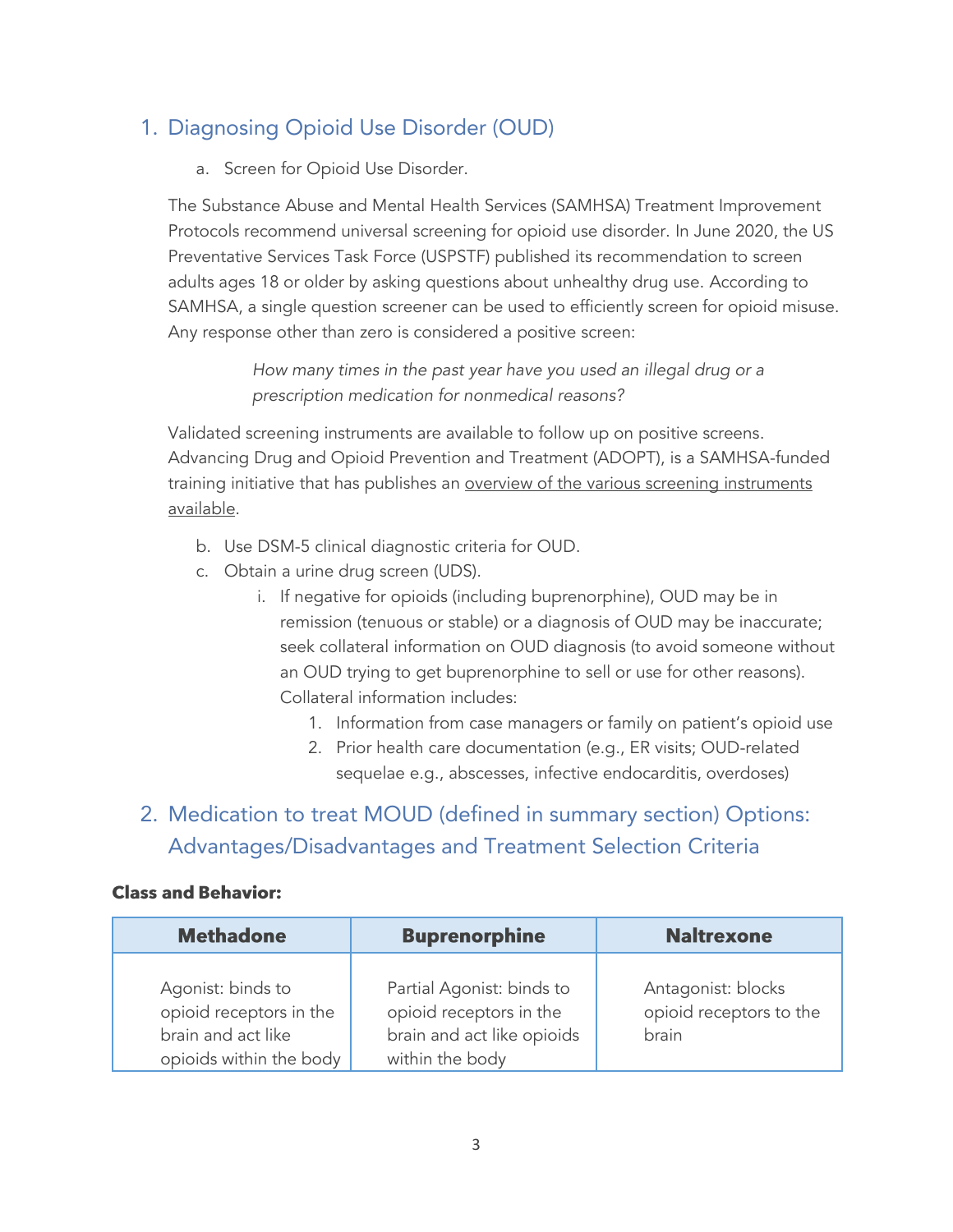#### **Advantages:**

| <b>Methadone</b>                                                                                                                                                                                                                                                                                                                         | <b>Buprenorphine</b>                                                                                                                                                                                                                                                                  | <b>Naltrexone</b>                                                                                                                                                             |
|------------------------------------------------------------------------------------------------------------------------------------------------------------------------------------------------------------------------------------------------------------------------------------------------------------------------------------------|---------------------------------------------------------------------------------------------------------------------------------------------------------------------------------------------------------------------------------------------------------------------------------------|-------------------------------------------------------------------------------------------------------------------------------------------------------------------------------|
| If prescriptions are<br>properly followed,<br>highly effective in<br>reducing cravings,<br>withdrawals, and<br>relapse to illicit opioid<br>use.<br>Regulated, since<br>dosing is administered.<br>No needle sharing<br>reduces chances of<br>contracting disease.<br>Less potential for<br>criminal activity (e.g.<br>selling, trading) | May be prescribed by<br>$\frac{1}{2}$<br>certified outpatient<br>providers, which lowers<br>the time patient must<br>spend at clinics.<br>Effective in decreasing<br>$\frac{1}{2}$<br>cravings and relapse.<br>Less intoxicating effect<br>$\qquad \qquad -$<br>than illicit opioids. | Has no sedating, or<br>addictive effect.<br>No physical<br>$\overline{\phantom{a}}$<br>dependence.<br>With injectable form, a<br>daily dose is not needed<br>Reduces relapse. |

#### **Disadvantages:**

| <b>Methadone</b>                                                                                                                                                                                                                                                                                                                    | <b>Buprenorphine</b>                                                                                                                                                                                                                                               | <b>Naltrexone</b>                                                                                                                                                                                                                |
|-------------------------------------------------------------------------------------------------------------------------------------------------------------------------------------------------------------------------------------------------------------------------------------------------------------------------------------|--------------------------------------------------------------------------------------------------------------------------------------------------------------------------------------------------------------------------------------------------------------------|----------------------------------------------------------------------------------------------------------------------------------------------------------------------------------------------------------------------------------|
| Can be abused.<br>Often has side effects.<br>Physiologically<br>addictive.<br>Requires daily visits to<br>$\overline{\phantom{a}}$<br>the clinic.<br>Long term treatment.<br>If doses are missed,<br>increased risk of<br>relapse.<br>Short and long term<br>side effects including<br>vomiting, itchy skin,<br>and slow breathing. | Can be abused.<br>Can be used illegally<br>since it has "street"<br>value.<br>Some sedating/<br>$\overline{\phantom{a}}$<br>intoxicating effects.<br>Withdrawal occurs upon<br>cessation.<br>Can be viewed as<br>continuing opioid habits<br>at moderate capacity. | Requires 7-day<br>abstinence period prior<br>to administration - many<br>people have difficulty<br>meeting this<br>requirement.<br>Injectable and implant<br>forms are expensive.<br>Reduced compliance<br>with oral Naltrexone. |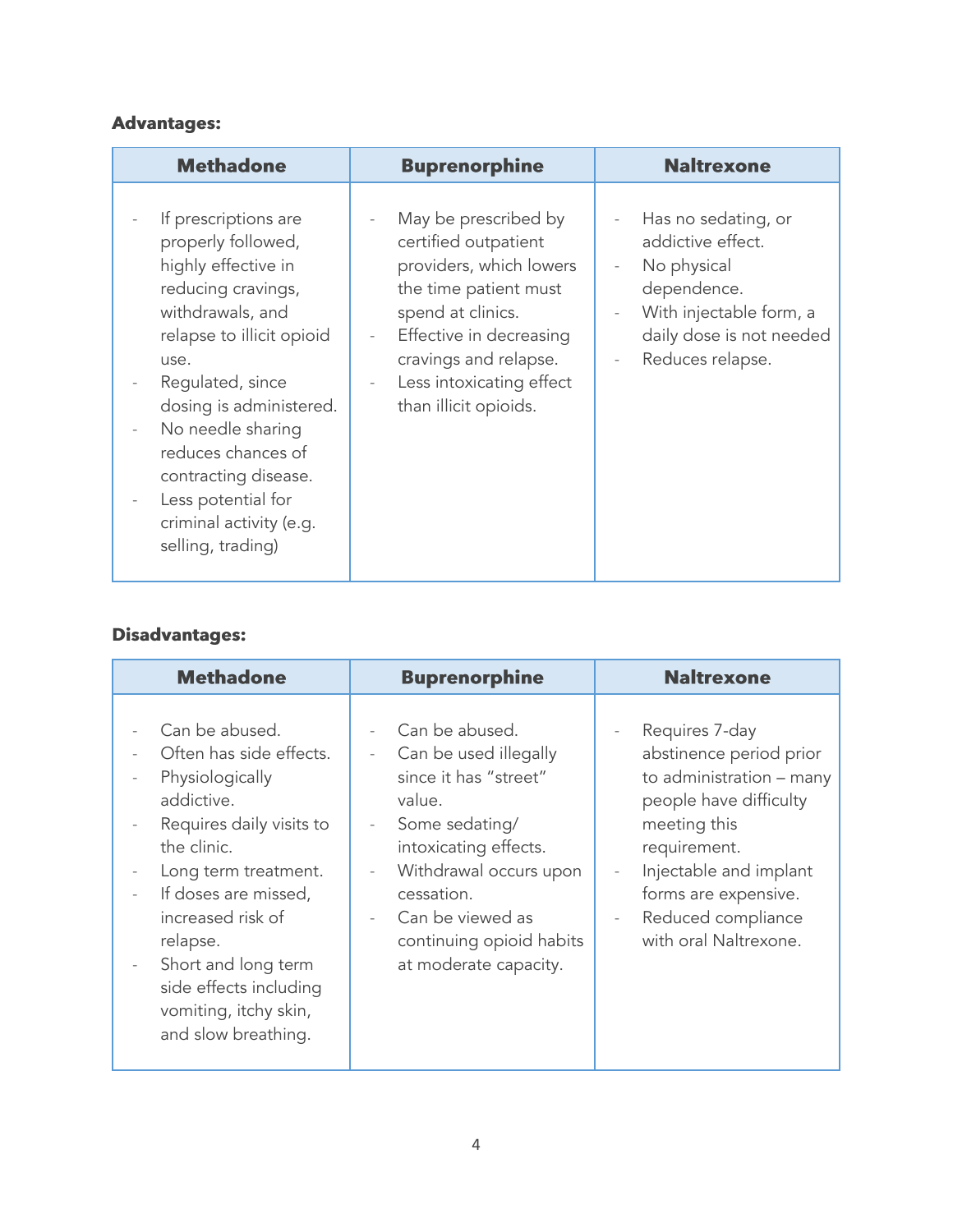## Real World Insights:

- One of the barriers to methadone maintenance treatment is the perception of its impact on the lives of those in treatment, with terms such as 'liquid handcuffs' or "methadone shuffle" used to describe it. Individuals receiving methadone can only be treated by a federally-licensed opioid treatment program (OTP) and must be seen daily for observed medication administration. OTPs have long been siloed from the traditional healthcare system – both geographically and organizationally – which only adds to the stigma associated with methadone treatment. Integrating methadone treatment into mainstream healthcare with primary care and pharmacist prescribing, which occurs in Canada and Europe, could help address this barrier and improve access to and uptake of treatment.
- One psychological effect of methadone treatment reported in clinical practice is that individuals who have been treated with methadone have a flat, depressed, detached affect and seem 'disconnected from the world.' These effects are reported as particular to methadone and not seen with

#### **Candidates:**

| <b>Methadone</b>                                                                                                                                | <b>Buprenorphine</b>                                                                                             | <b>Naltrexone</b>                                                                    |
|-------------------------------------------------------------------------------------------------------------------------------------------------|------------------------------------------------------------------------------------------------------------------|--------------------------------------------------------------------------------------|
| Patients who need<br>daily support<br>Patients having<br>multiple unsuccessful<br>prior treatments<br>Moderate to severe<br><b>OUD</b> patients | First line of treatment<br>for most patients<br>Moderate to severe<br>$\bar{\phantom{a}}$<br><b>OUD</b> patients | Patients who cannot use<br>agonists<br>Mild OUD patients<br>$\overline{\phantom{a}}$ |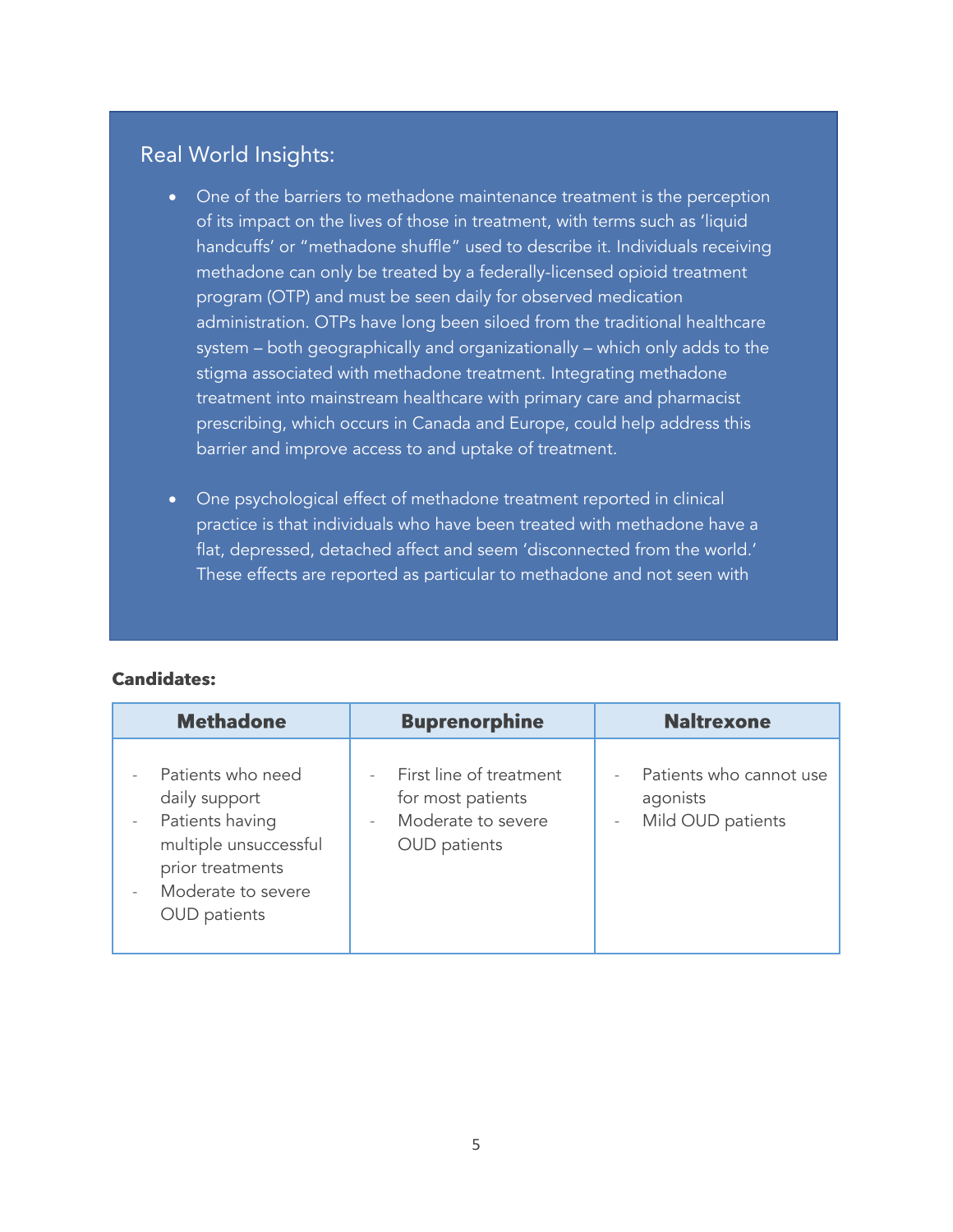#### **Contraindications:**

| <b>Methadone</b>                                                                                                                                                                                                                                                                                                  | <b>Buprenorphine</b>                                                                                                                                                                                                                                                                                                                     | <b>Naltrexone</b>                                                                                                                                                                                                                                                                                                                              |
|-------------------------------------------------------------------------------------------------------------------------------------------------------------------------------------------------------------------------------------------------------------------------------------------------------------------|------------------------------------------------------------------------------------------------------------------------------------------------------------------------------------------------------------------------------------------------------------------------------------------------------------------------------------------|------------------------------------------------------------------------------------------------------------------------------------------------------------------------------------------------------------------------------------------------------------------------------------------------------------------------------------------------|
| Hypersensitivity or<br>allergy<br>Respiratory depression<br>Severe bronchial<br>asthma or hypercapnia<br>Patients with<br>abnormally high carbon<br>dioxide<br>blood levels<br>Paralytic ileus<br>Cardiopulmonary<br>disease<br>High risk<br>polypharmacy:<br>benzodiazepines,<br>sedatives<br>Alcohol dependence | Hypersensitivity or<br>÷,<br>allergy<br>Active alcohol<br>$\frac{1}{2}$<br>dependence<br>Abuse of sedative<br>hypnotics<br>Hepatitis C or high liver<br>÷,<br>function testing<br>HIV anti-retroviral<br>$\bar{\phantom{a}}$<br>medication<br>Cirrhosis<br>$\qquad \qquad -$<br>Major Depressive<br>$\overline{\phantom{m}}$<br>Disorder | Patients currently<br>physically dependent on<br>opioids, including<br>partial agonists<br>Patients receiving<br>$\overline{\phantom{a}}$<br>opioid analgesics<br>Patients in acute opioid<br>withdrawal<br>Hypersensitivity<br>$\overline{\phantom{a}}$<br>Renal impairment<br>$\frac{1}{2}$<br>Hepatitis C or high liver<br>function testing |

## Real World Insights:

- Buprenorphine: Individuals who are homeless may need prescribing in smaller increments (e.g. one week at a time) as they can experience difficulties related to medication adherence, diversion, and abuse.
- Naltrexone: In practice, suicidal ideation and suicidal thoughts can increase with naltrexone use and patients should be monitored for the emergence of depressive symptoms. Individuals who have attempted suicide or have serious depression may be non-candidates for treatment.
- [Guidance on clinically relevant drug interactions](https://30qkon2g8eif8wrj03zeh041-wpengine.netdna-ssl.com/wp-content/uploads/2014/03/PCSSMAT-Clinically-Relevant-Drug-Interactions-Buprenorphine-or-Methadone-with-Other-Frequently-Prescribed-Drugs-9-24-101.pdf) for buprenorphine or methadone is available from the Providers' Clinical Support System for Medication Assisted Treatment.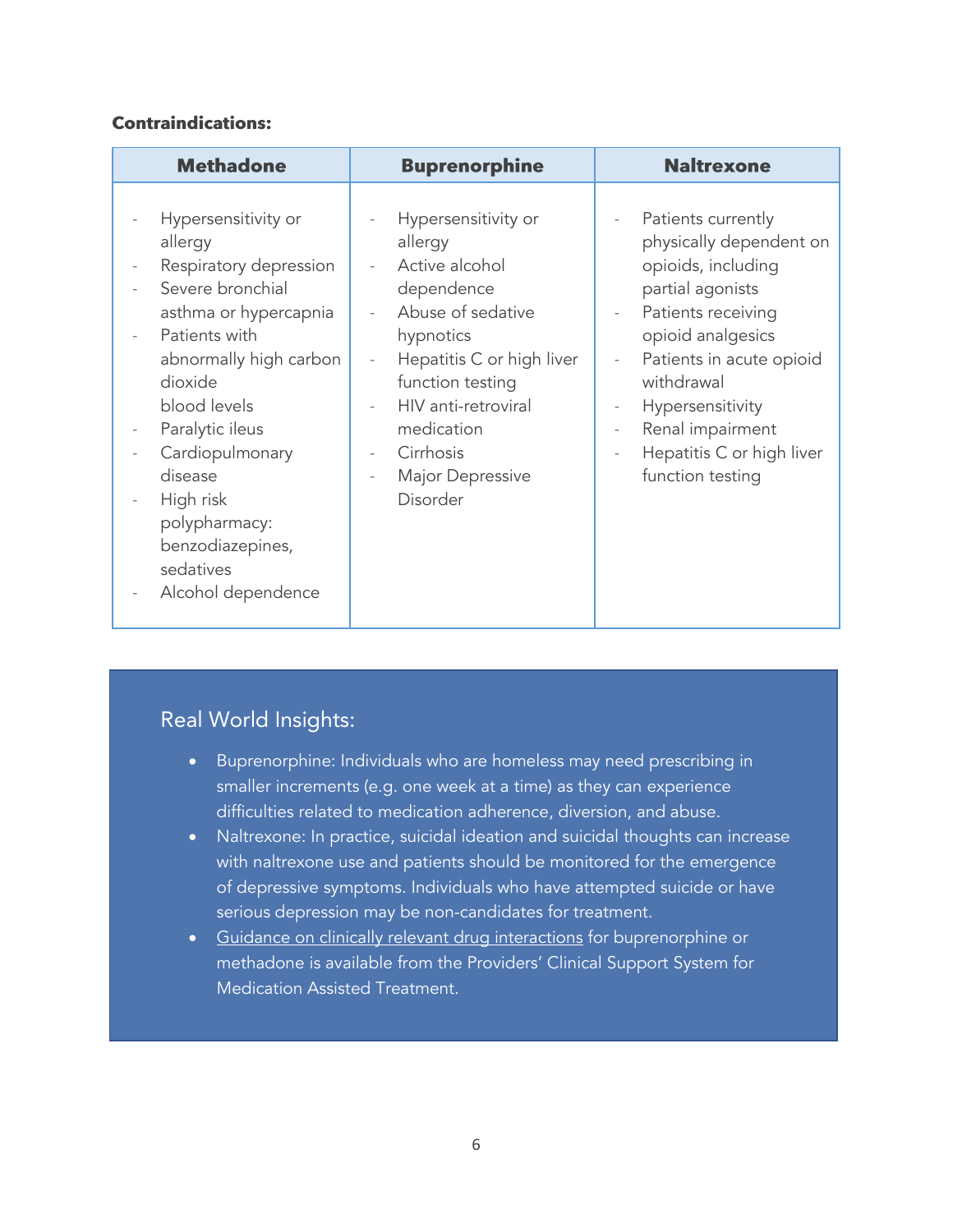## <span id="page-6-0"></span>3. Dosing, Induction, and Administration

## **Dosing**

| <b>Methadone</b>       | <b>Buprenorphine</b>                                                     | <b>Naltrexone</b>                                                                |
|------------------------|--------------------------------------------------------------------------|----------------------------------------------------------------------------------|
| $-60 - 100$ mg per day | FDA Approved: $8 - 32$ mg<br>per day<br>Recommended: 8 - 16mg<br>per day | Oral dose: 50 - 100<br>mg per day<br>Injectable dose: 380<br>mg IM every 4 weeks |

## **Dosage Forms**

| <b>Methadone</b>                                | <b>Buprenorphine</b>                                                              | <b>Naltrexone</b>        |
|-------------------------------------------------|-----------------------------------------------------------------------------------|--------------------------|
| Liquid<br>Dispersible tablets<br><b>Tablets</b> | Sublingual film, or tablet<br>Buccal film<br>Long-acting injection,<br>or implant | Long-acting<br>injection |

## **Induction and Administration**

| <b>Methadone</b>                                                                   | <b>Buprenorphine</b>                                                                                                       | <b>Naltrexone</b>                                                                                                                               |
|------------------------------------------------------------------------------------|----------------------------------------------------------------------------------------------------------------------------|-------------------------------------------------------------------------------------------------------------------------------------------------|
| Patient can start at<br>anytime                                                    | Patient has mild to<br>moderate withdrawal<br>symptoms (Clinical<br>Opiate Withdrawal Scale<br>(COWS) score 6-10)          | Patient must have not<br>used opioids for 7 days<br>for short-acting opiates<br>and 10-14 days for long-<br>acting opiates prior to<br>starting |
| Administered daily at<br>federally licensed<br>opioid treatment<br>programs (OTPs) | Since it has low<br>overdose risk, does not<br>require daily dosing<br>administration<br>At home or at office<br>$\bar{a}$ | Monthly injection<br>At office<br>$\sim$                                                                                                        |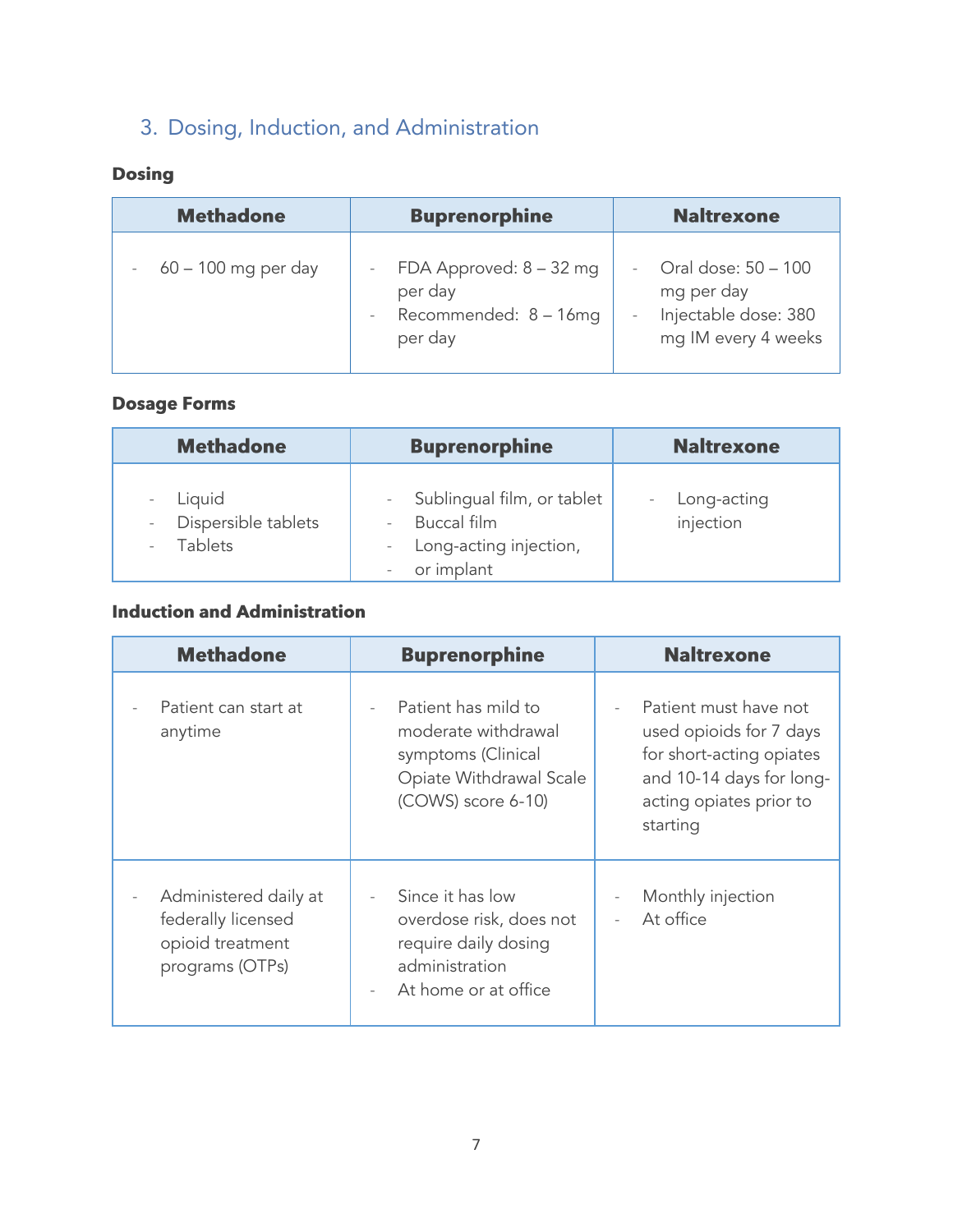## Real World Insights:

- **Methadone** 
	- o Must be administered in a federally-licensed OTP
	- o Individualized dose adjustment and daily monitoring of response to treatment is advised to avoid methadone intoxication and overdose death.

#### • **Buprenorphine**

- o Options for buprenorphine induction:
	- Unobserved in-home induction
	- Patient selection criteria: patients with a good support system who may also wish a more private setting and/or have concerns regarding transportation; this option is best for those who can follow instructions and will not take medication too early.
	- In-office induction ("medically-supervised withdrawal")
	- **·** Patient selection criteria: poor support system
- o Extended-release formulations
	- Monthly extended-release buprenorphine injection formulation is FDA-approved for patients with moderateto-severe OUD who have been initiated and treated with transmucosal buprenorphine for at least 7 days.
	- Medication is for subcutaneous abdominal injection by a healthcare provider only.
- o Detailed guidance on buprenorphine induction and dosing is provided by the Provider Clinical Support System for Medication Assisted Treatment [Guidance for Buprenorphine Induction.](https://30qkon2g8eif8wrj03zeh041-wpengine.netdna-ssl.com/wp-content/uploads/2014/02/PCSS-MATGuidanceBuprenorphineInduction.Casadonte.pdf)

#### • **Naltrexone**

- o Only extended-release naltrexone is FDA-approved to treat OUD.
- o Extended-release naltrexone is administered by provider injection, so inductions are officed-based.
- o Detailed guidance on treatment of OUD with extended-release naltrexone is provided by the Provider Clinical Support System for Medication Assisted Treatment [XR-Naltrexone: A Step-by-](https://indd.adobe.com/view/027eff2a-a0c6-4e52-bc8b-81f5b5b28cc1)[Step Guide.](https://indd.adobe.com/view/027eff2a-a0c6-4e52-bc8b-81f5b5b28cc1)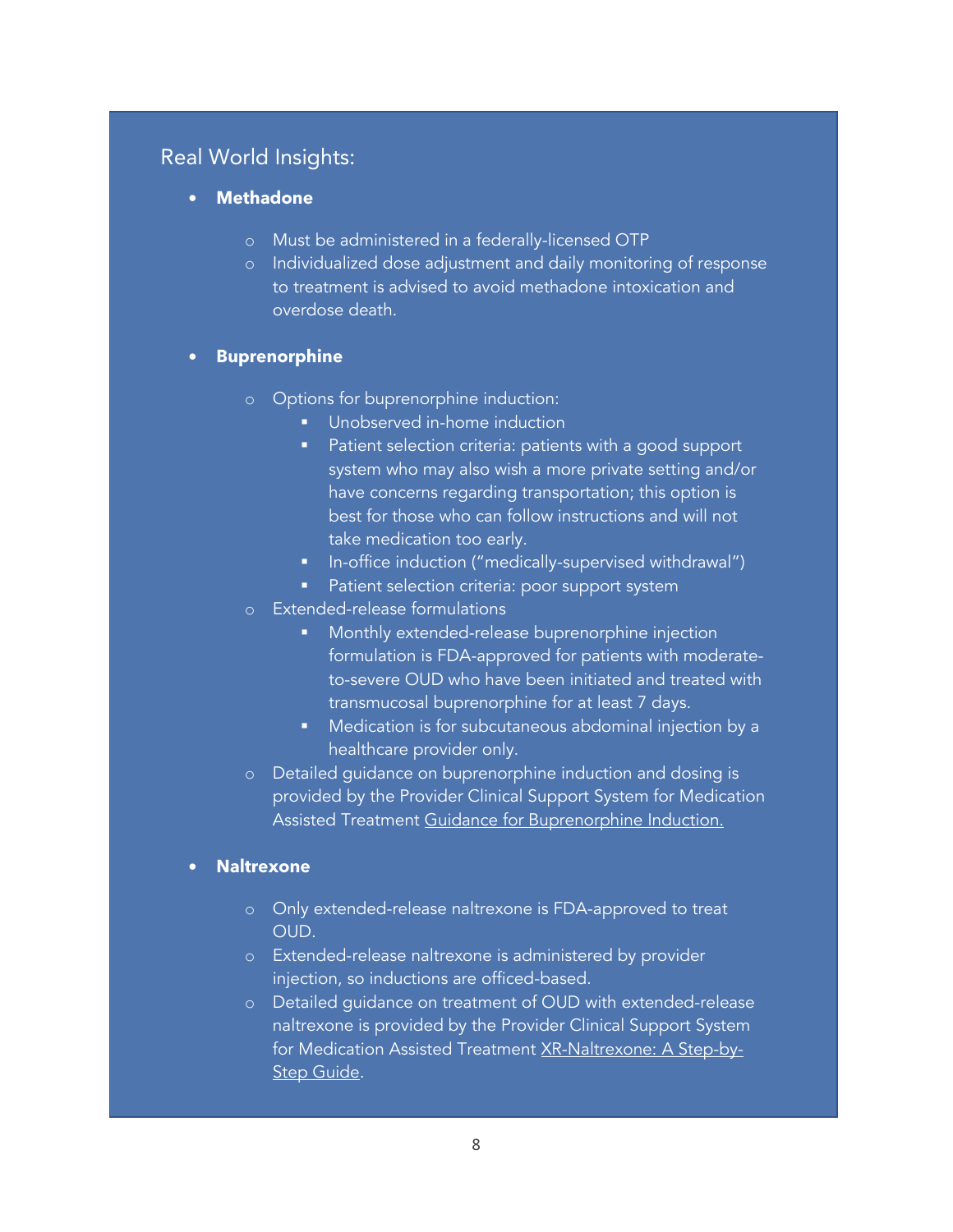## <span id="page-8-0"></span>4. Monitoring and Follow-up

| <b>Methadone</b>                                                                                                                                                                                                                 | <b>Buprenorphine</b>                                                                                                                                                                                                                                                                                                                    | <b>Naltrexone</b>                                                                                                                                                 |
|----------------------------------------------------------------------------------------------------------------------------------------------------------------------------------------------------------------------------------|-----------------------------------------------------------------------------------------------------------------------------------------------------------------------------------------------------------------------------------------------------------------------------------------------------------------------------------------|-------------------------------------------------------------------------------------------------------------------------------------------------------------------|
| Treatment should<br>include relapse<br>monitoring with<br>frequent testing for<br>substance use.<br>Testing for methadone<br>$\overline{\phantom{a}}$<br>and buprenorphine is<br>recommended to<br>detect possible<br>diversion. | Urine drug testing<br>$\overline{\phantom{a}}$<br>Weekly visits to the<br>$\overline{\phantom{a}}$<br>office until stable<br>PDMP data must be<br>$\sim$<br>reviewed<br>To reduce diversion,<br>$\overline{\phantom{a}}$<br>frequent visits, observed<br>dosing, recall visits for<br>pill counts, and urine<br>drug tests are advised. | Urine drug testing<br>PDMP data is<br>recommended to be<br>reviewed<br>Conduct active outreach<br>to schedule monthly<br>visits for monitoring and<br>injections. |

#### • Urine Drug Screening assays

- o 2 types are used, depending on the stage of care and clinical management objective:
	- Point-of-Care testing aka "Qualitative UDS (Presumptive drug testing)"
		- Typically done on-site, with rapid results
		- Billing codes 80305, 80306, 80307
	- **Confirmatory Drug testing** 
		- Typically done off-site, at a reference lab
		- The values are typically quantitative and include multiple drug classes as well as some metabolites (such as norbuprenorphine).
		- Billing codes G0481, G0482, G0483
- Caveats (from SAMHSA TIP 63, Medications for Opioid Use Disorder, 2018)
	- Opiate screen
		- Codeine and morphine will screen positive
		- Tramadol can cause a false positive
		- buprenorphine and methadone will screen negative
		- Fentanyl and oxycodone will screen negative
		- Hydromorphone and hydrocodone will often screen negative
	- Amphetamine screen
		- False positives with bupropion, chlorpromazine, desipramine, fluoxetine, labetalol, promethazine, ranitidine, pseudoephedrine, trazadone and other common medications. Check unexpected positives with the lab.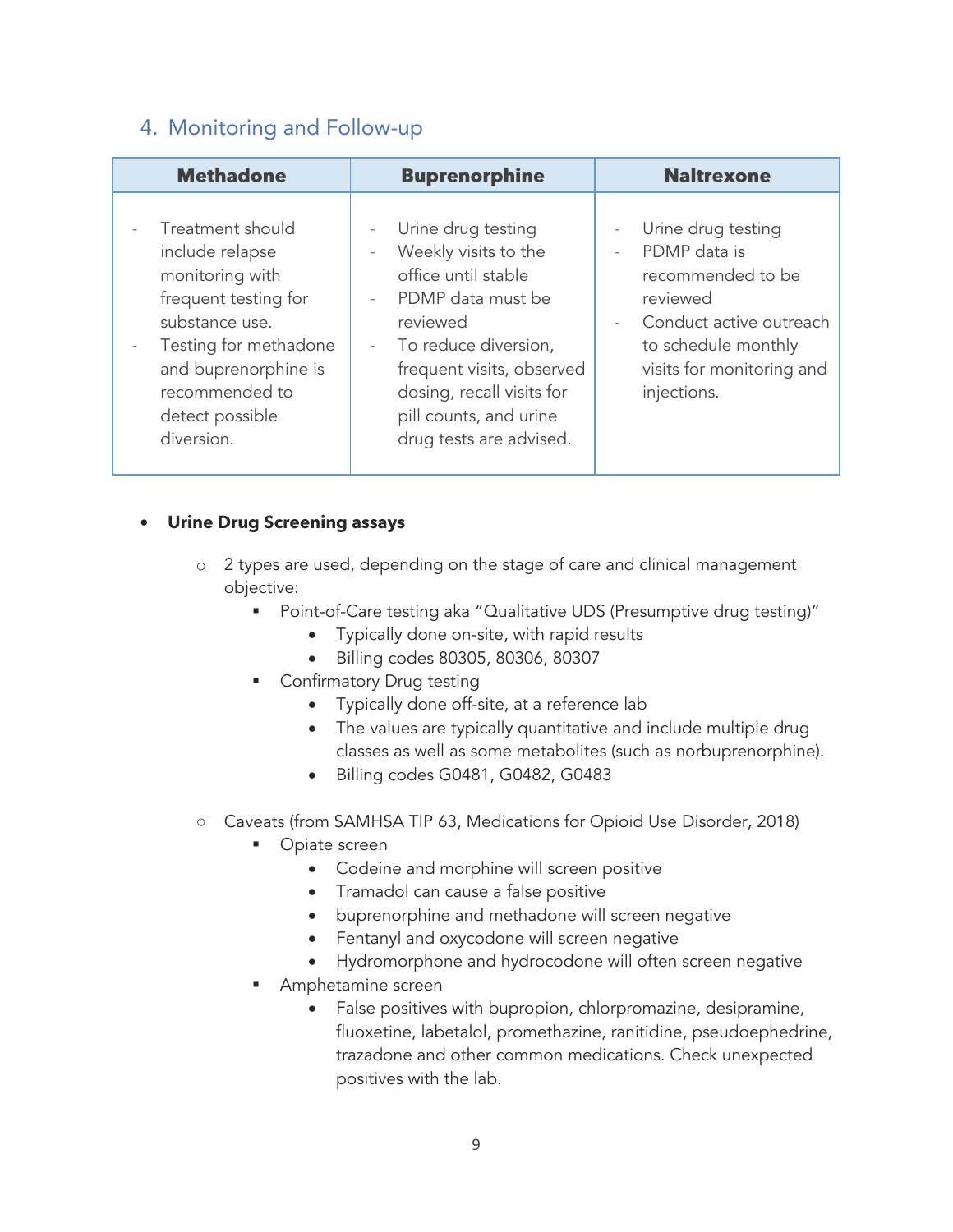- **Benzodiazepine screen** 
	- False positives with sertraline and oxaprozin
	- Frequent false negatives with therapeutic dosing of clonazepam and lorazepam, due to low sensitivity.

## <span id="page-9-0"></span>5. Management of Withdrawal Symptoms

| <b>Symptom</b>                  | <b>Medication</b>                                                           |
|---------------------------------|-----------------------------------------------------------------------------|
| Nausea                          | Ondansetron, metoclopramide (avoid promethazine; it potentiates<br>opioids) |
| Diarrhea                        | Loperamide                                                                  |
| Anxiety, irritability, sweating | Clonidine                                                                   |
| Insomnia                        | Diphenhydramine, trazodone                                                  |
| Pain                            | Nonsteroidal anti-inflammatory drugs                                        |

## <span id="page-9-1"></span>6. Safety Concerns and Possible Adverse Effects

| <b>Methadone</b>                                                                                                                                                                                                                                             | <b>Buprenorphine</b>                                                                                                                                                                                                                                                                                          | <b>Naltrexone</b>                                                                                                                                                                                                                                                                                                                                                                                                                                      |
|--------------------------------------------------------------------------------------------------------------------------------------------------------------------------------------------------------------------------------------------------------------|---------------------------------------------------------------------------------------------------------------------------------------------------------------------------------------------------------------------------------------------------------------------------------------------------------------|--------------------------------------------------------------------------------------------------------------------------------------------------------------------------------------------------------------------------------------------------------------------------------------------------------------------------------------------------------------------------------------------------------------------------------------------------------|
| Associated with<br>increased risk of<br>adverse effects,<br>including prolongation<br>of the QT interval and<br>other arrhythmias,<br>which in<br>some cases have been<br>fatal.<br>High risk<br>polypharmacy:<br>benzodiazepines,<br>sedatives<br>Pregnancy | Patients who discontinue<br>antagonist therapy and<br>resume opioid use<br>increase risk associated<br>with an opioid overdose<br>and death.<br>Side effects: headache,<br>anxiety, constipation,<br>perspiration, fluid<br>retention in lower<br>extremities, urinary<br>hesitancy, and sleep<br>disturbance | Patients who discontinue<br>antagonist therapy and<br>resume opioid use<br>increase risks associated<br>with an opioid overdose<br>and death.<br>Side effects: insomnia,<br>lack of energy/sedation,<br>anxiety, nausea,<br>vomiting, abdominal<br>pain/cramps, headache,<br>cold symptoms, joint<br>and muscle pain, and<br>specific to extended-<br>release injectable<br>naltrexone injection site<br>reactions<br>Suicidal thoughts,<br>depression |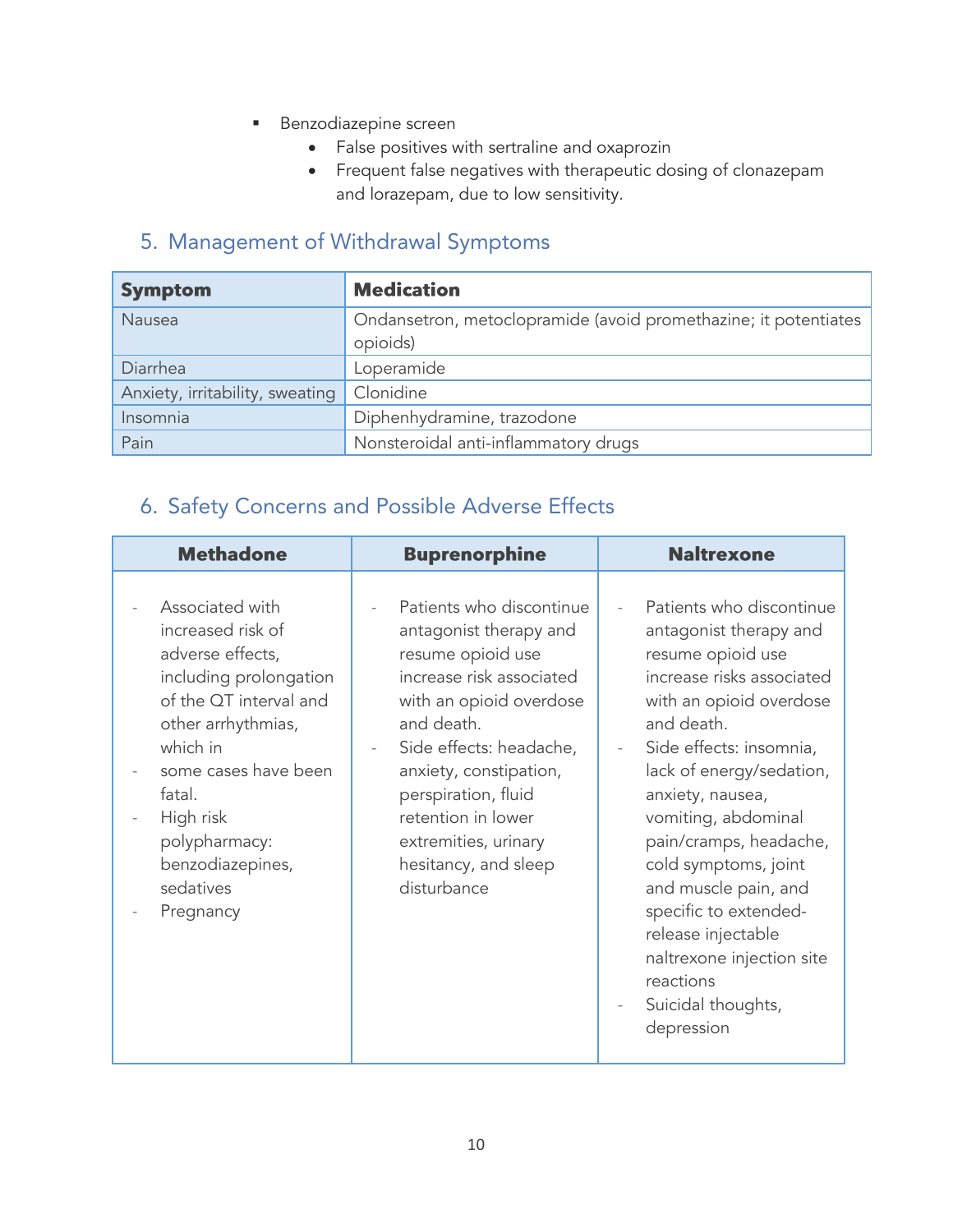## <span id="page-10-0"></span>7. Duration of Treatment / Treatment Discontinuation

| There is no<br>established duration<br>for methadone<br>treatment<br>Recommended to<br>continue at least 12<br>months. | After patient has achieved<br>Employment,<br>engagement in<br>mutual help<br>programs, or<br>involvement in other<br>meaningful activities.<br>Sustained abstinence<br>from opioid and other<br>drugs during<br>treatment.<br>Positive changes in<br>the psychosocial<br>environment.<br>Evidence of additional<br>psychosocial<br>supports.<br>Persistent<br>engagement in<br>treatment for ongoing<br>monitoring past the<br>point of medication<br>discontinuation.<br>Recommended to<br>continue at least 12<br>months.<br>When patient is stable<br>and chooses to taper,<br>recommend reducing<br>gradually, the daily<br>dose by 2 mg, every<br>2-4 weeks, as<br>tolerated. | Recommended to<br>continue at least 3 to<br>4 months. |
|------------------------------------------------------------------------------------------------------------------------|------------------------------------------------------------------------------------------------------------------------------------------------------------------------------------------------------------------------------------------------------------------------------------------------------------------------------------------------------------------------------------------------------------------------------------------------------------------------------------------------------------------------------------------------------------------------------------------------------------------------------------------------------------------------------------|-------------------------------------------------------|
|------------------------------------------------------------------------------------------------------------------------|------------------------------------------------------------------------------------------------------------------------------------------------------------------------------------------------------------------------------------------------------------------------------------------------------------------------------------------------------------------------------------------------------------------------------------------------------------------------------------------------------------------------------------------------------------------------------------------------------------------------------------------------------------------------------------|-------------------------------------------------------|

## <span id="page-10-1"></span>8. Panel Review Process

On a monthly basis, consider generating a MOUD panel report that identifies:

• Patients needing call-backs (if not seen recently)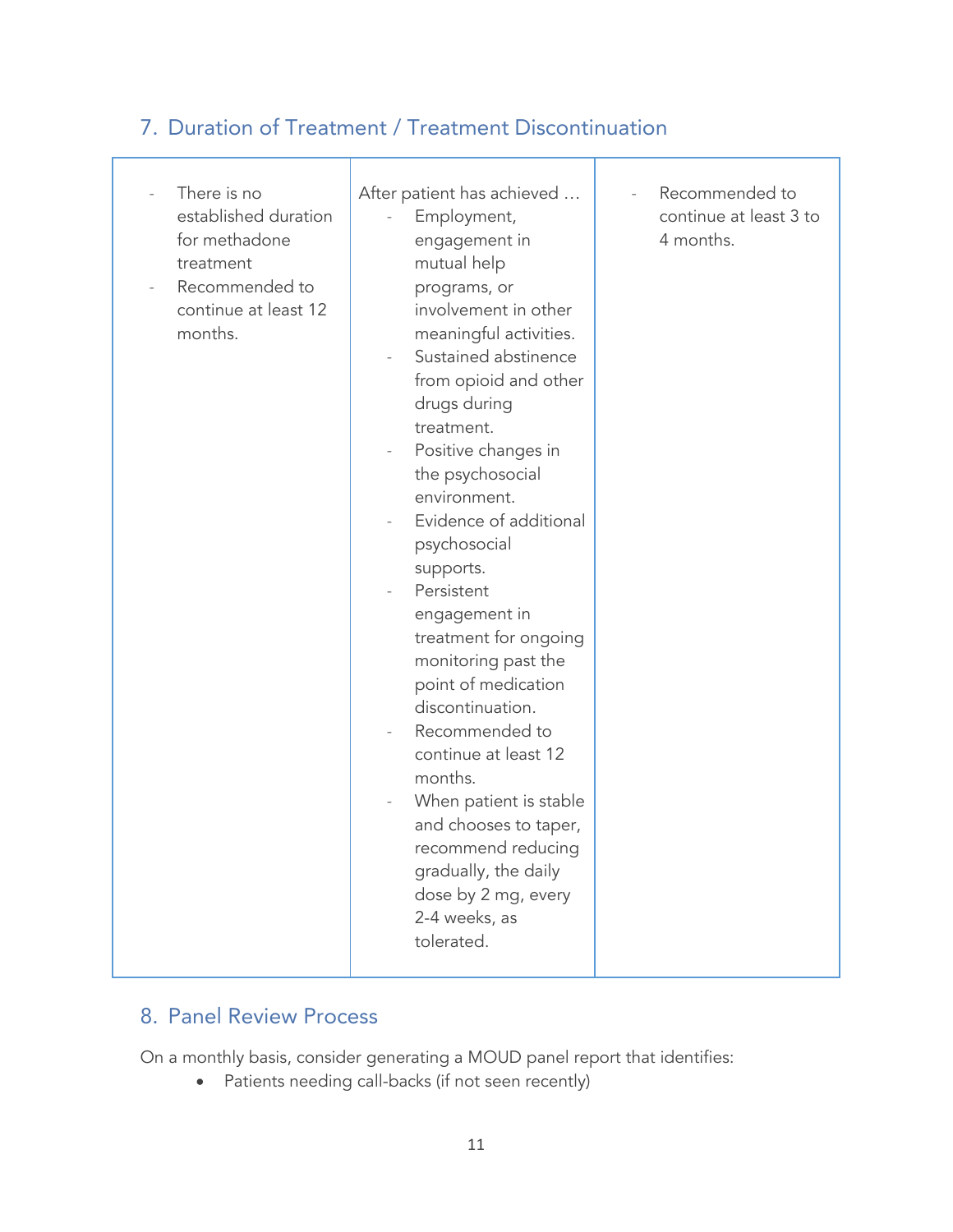- Patients needing PCP switches (ideally the longitudinal prescriber will also be the PCP, if feasible)
- Buprenorphine patients need norbuprenorphine screening (twice in 1<sup>st</sup> month of prescribing, then at least every 6 months afterwards)
- Ensuring that the number of active patients on a provider's panel of Buprenorphine patients does not exceed that provider's limit (30 vs 100) – cross off patients not active on their panel (e.g., transferred care, lost to follow-up, cross-coverage prescription only) and then count the remainder

## <span id="page-11-0"></span>9. Common Challenges

- Ongoing use of illicit opioids, but with adherence to office visits
	- o Consider a MOUD dose increase
	- o Screen for diversion a patient may be taking a lower dose (and thus with more opioid cravings) and diverting the rest
	- o Try to quantify benefits and reduced harms
		- **■** Using less illicit opioids? (per patient report AND urine drug screens)
		- **EXELUTE:** Less ER visits?
		- **IF Improved engagement in other aspects of care?**
		- Improved work or family situation?
	- o Consider extended-release naltrexone, or referral to methadone therapy
	- o It is acceptable to continue OUD treatment if there are objective benefits to treatment
- Persistent use of non-opioids, such as stimulants (methamphetamine, crack/cocaine), benzodiazepines, or alcohol, in setting of adherence to visits and improvements in illicit opioid use
	- o It is recommended that buprenorphine NOT be discontinued solely due to the presence of a concurrent, untreated non-opioid substance use disorder, including benzos
	- o Buprenorphine is not a treatment for other non-opioid use disorders, and is not expected to improve outcomes for these other use disorders
	- o If alcohol use is ongoing:
		- Consider transitioning to extended-release naltrexone
		- Consider use of medication-assisted treatment for alcohol use disorder: gabapentin, acamprosate, topiramate
		- Continue visits weekly or more often
	- o If benzodiazepine use is ongoing:
		- Consider weekly or more often visits
		- Pharmacotherapy with non-benzos for anxiety disorders or PTSD
	- o Referral for psychosocial interventions for the concurrent substance use disorders
- Requests for higher doses
	- o If illicit opioid use is suppressed, avoid dose increases of buprenorphine.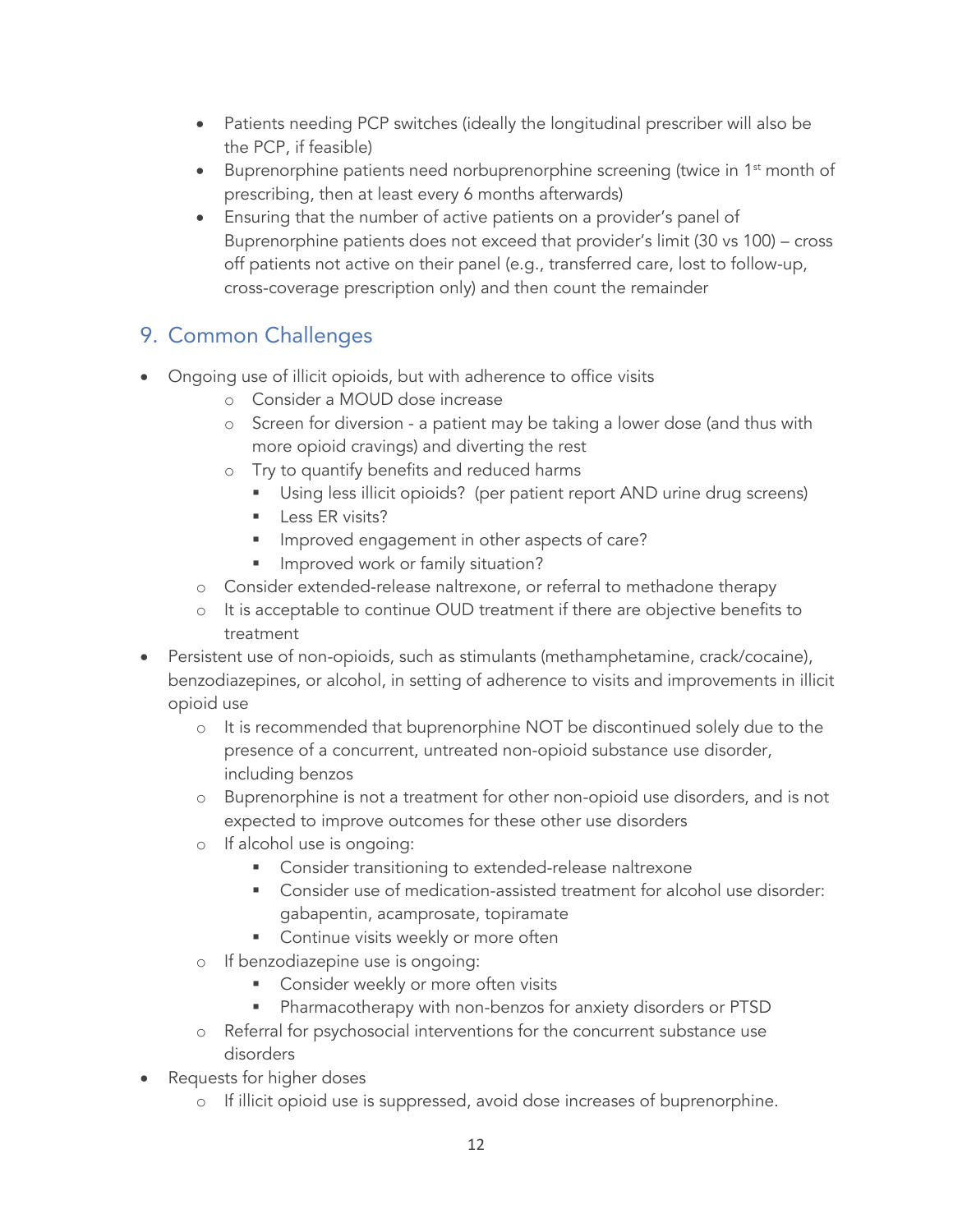## <span id="page-12-0"></span>10. Relapse: Addressing Relapse to Illicit Opioid Use

Relapse to illicit opioid use and treatment discontinuation are common. Strategies to address relapse include:

- Behavioral therapy
- Consider changing type of treatment or formulation (e.g. change from oral to longacting injectable)
- Increase dosage

## Real World Insights:

- <span id="page-12-1"></span>• When individuals who are engaged in outpatient treatment for OUD engage in illicit opioid use, inpatient or 'residential' treatment may be helpful.
	- **E** However, individuals receiving methadone treatment who engage in illicit opioid use have difficulty getting into inpatient treatment for the following reasons:
		- Many residential programs require patients to transition to buprenorphine, so patients must taper their methadone dose, which precipitates withdrawal symptoms.
		- Medicaid does not pay for residential treatment.
	- **•** In many instances, individuals who relapse experience increased outpatient dosing, increased monitoring, and/or revocation of probation and possible jail time, but these interventions do not lead to successful discontinuation of illicit opioid use.
	- **There is a need for strategies to support people in their** recovery that go beyond the usual responses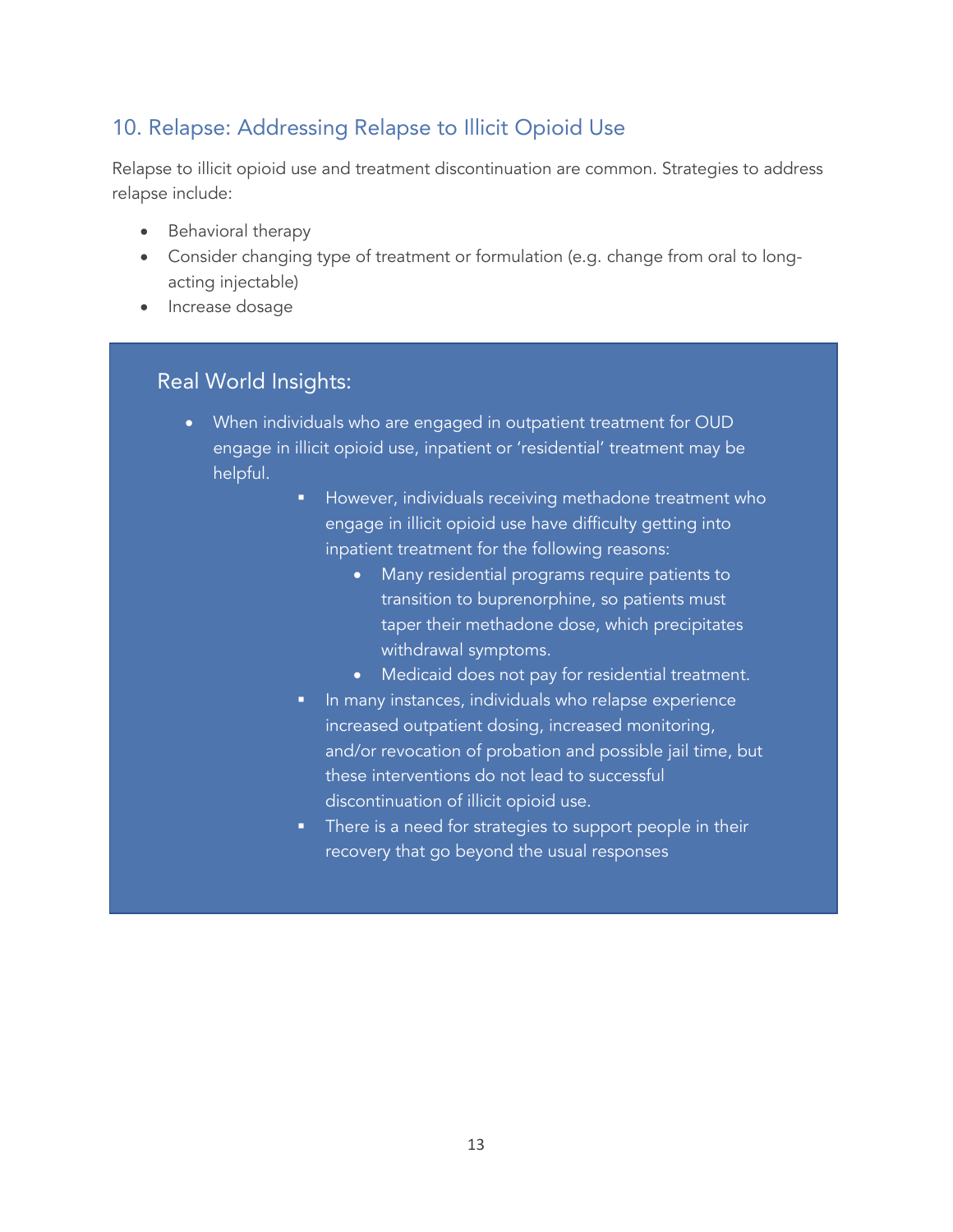## 11. Procurement and Use in Hospital and Healthcare Settings

- Healthcare providers can procure MOUD through wholesalers and group purchasing organizations (GPOs) who contract with manufacturers, or directly from manufacturers.
- **Methadone** 
	- o Under the Certification of Opioid Treatment Programs, 42 Code of Federal Regulations (CFR) 8, patients may be treated with scheduled narcotics for maintenance treatment of OUD only by an Opioid Treatment Program (OTP), which is governed by state and federal licenses.
	- o Hospitals can administer methadone in the inpatient setting to treat or prevent opioid withdrawal or OUD.
- **Buprenorphine** 
	- o Oral formulations are available through regular pharmacy channels.
	- o Sublocade, the long-acting injectable formulation, is available through specialty pharmacy channels.

### Real World Insights:

- Provider Access
	- o Providers order and prescribe medications through electronic health record (EHR) systems.
	- o The availability of MOUD, like other medications, is governed by the hospital or health system Pharmacy and Therapeutics (P&T) Committee, a subcommittee of the Medical Executive Committee.
	- o The P&T Committee makes decisions about which drugs to include on the hospital or health system formulary.
	- o The pharmacy department is responsible for procurement and building order sets in the EHR, in conjunction with the Information Services (IS) department.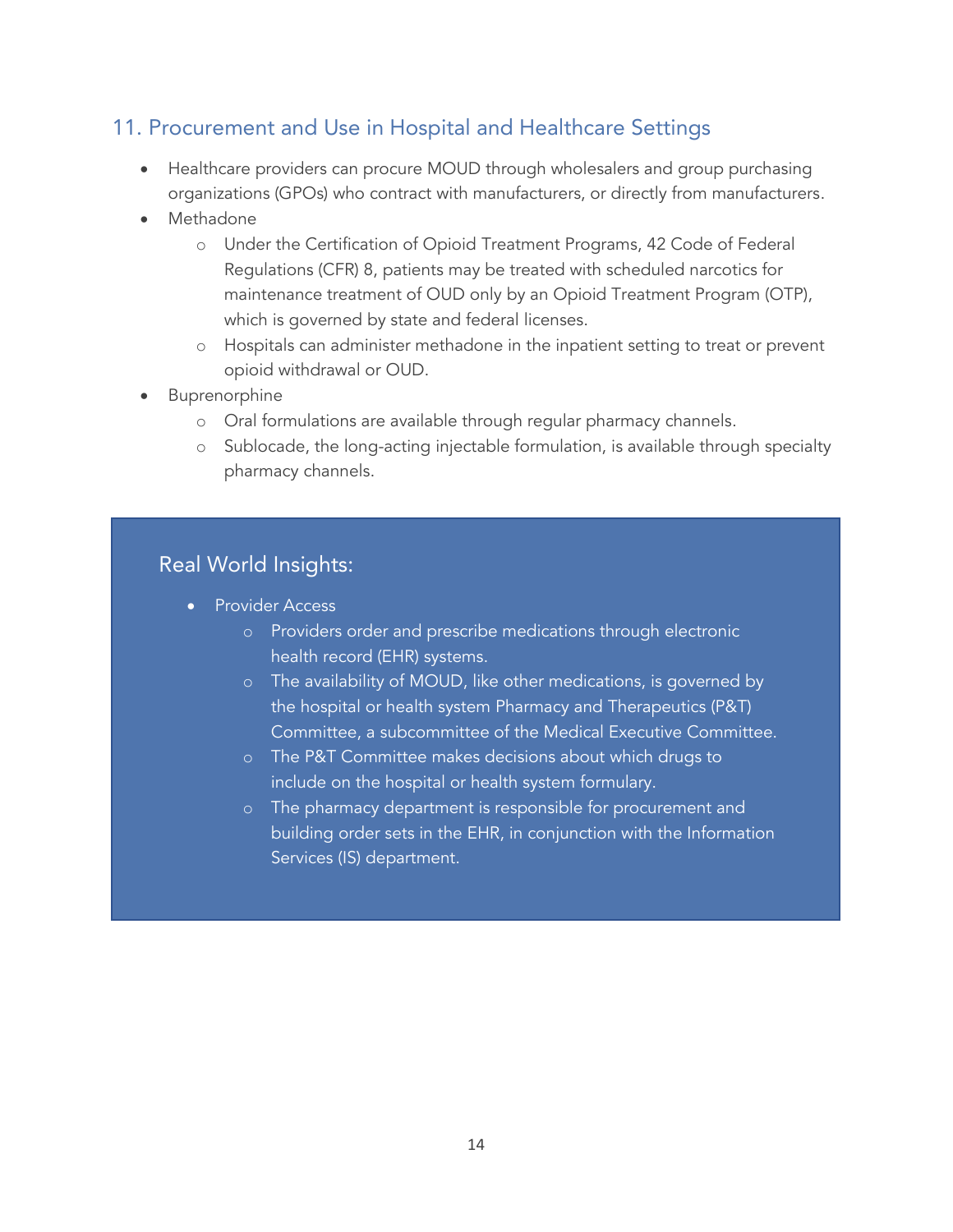### <span id="page-14-0"></span>Resources

#### Providers Clinical Support System

#### <https://pcssnow.org/>

PCSS is a program funded by the Substance Abuse and Mental Health Services Administration (SAMHSA) created in response to the opioid overdose epidemic to train primary care providers in the evidence-based prevention and treatment of opioid use disorders (OUD) and treatment of chronic pain. The project is geared toward primary care providers who wish to treat OUD.

#### Advancing Drug and Opioid Prevention and Treatment, Online Resources and Trainings

#### <https://opioidpreventionandtreatment.ucsf.edu/>

Project Advancing Drug and Opioid Prevention and Treatment (ADOPT) is a collaborative, multidisciplinary training initiative that includes physicians, nurse practitioners, and psychologists at 3 distinct universities and over 300 Northern California training clinics. The purpose of this project is to improve opioid use disorder (OUD) outcomes in California by increasing the workforce of waivered, culturally competent medication-assisted treatment (MAT) providers and supporting the development of MAT-prepared clinics to remote and underserved regions.

#### Screening Tool Pamphlet:

### [https://opioidpreventionandtreatment.ucsf.edu/sites/g/files/tkssra506/f/wysiwyg/ScreenersPam](https://opioidpreventionandtreatment.ucsf.edu/sites/g/files/tkssra506/f/wysiwyg/ScreenersPamphlet_10_21_19%20.pdf) phlet 10\_21\_19%20.pdf

#### Decisions in Recovery: Treatment for Opioid Use Disorder:

#### https://mat-decisions-in-recovery.samhsa.gov/section/which.aspx

An online tool has been developed to inform patients about MAT, compare treatment options, decide which option is best for the patient, and discuss options and preferences with a healthcare provider. The tool provides numerous resources to guide patients through the road to recovery: https://mat-decisions-in-recovery.samhsa.gov/ This decision support tool was developed with funding from the federal Substance Abuse and Mental Health Services Administration (SAMHSA). It was prepared by the Center for Social Innovation with Advocates for Human Potential, Inc. under Bringing Recovery Supports to Scale Technical Assistance Center Strategy (BRSS TACS); contract number HHSS 280201100002C, SAMHSA, U.S. Department of Health and Human Services (HHS).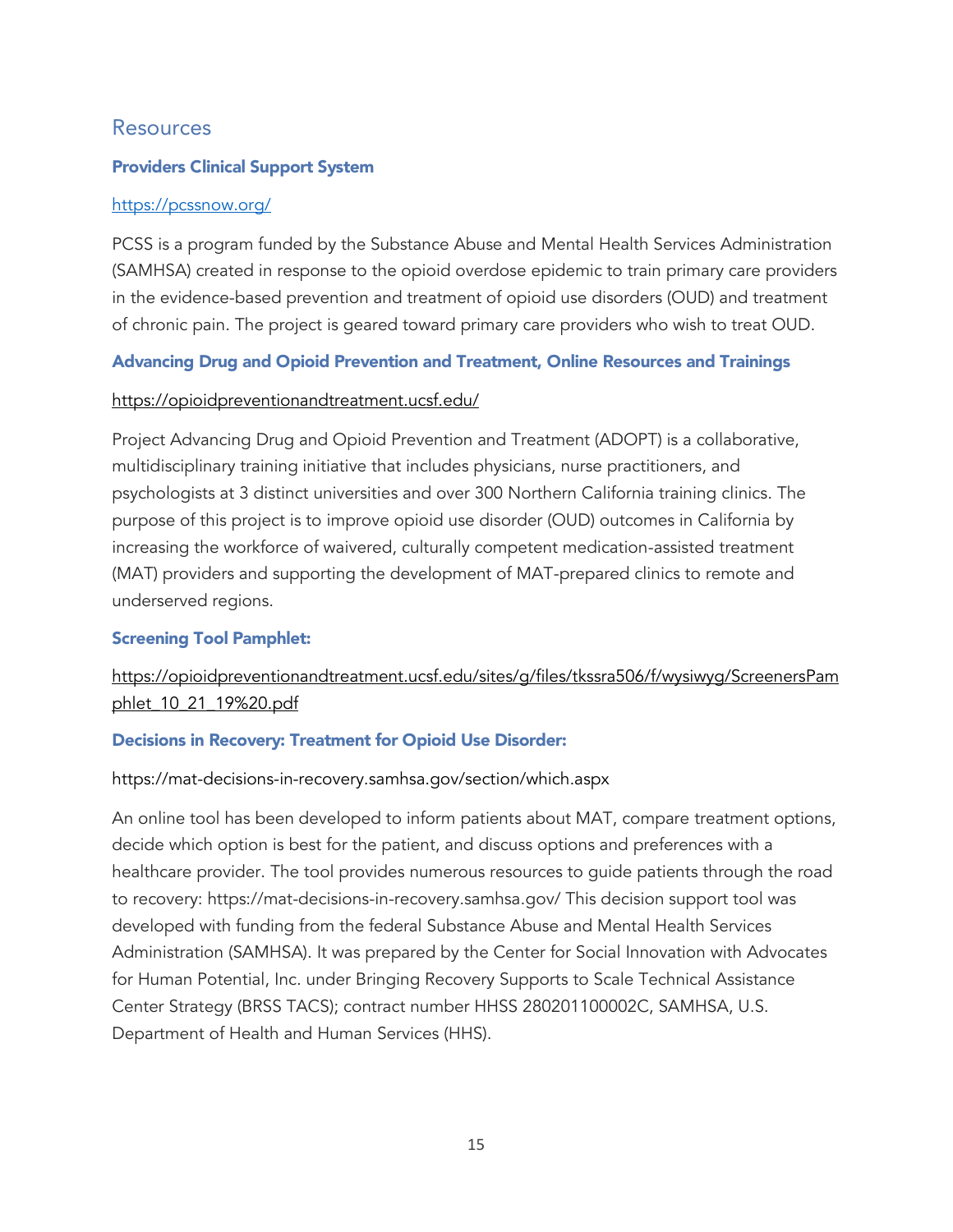## <span id="page-15-0"></span>References

Advancing Drug and Opioid Prevention and Treatment, Online Resources and Trainings. https://opioidpreventionandtreatment.ucsf.edu/sites/g/files/tkssra506/f/wysiwyg/ScreenersPam phlet\_10\_21\_19%20.pdf. Accessed 8/18/20.

Alosa Health. Opioid use disorder. July 2019.<http://alosahealth.org/clinical-modules/oud/>

Bisaga A, Mannelli P, Sullivan MA, et al. Antagonists in the medical management of opioid use disorders: Historical and existing treatment strategies. Am J Addict. 2018;27(3):177-187. doi:10.1111/ajad.12711

Chou R, Korthuis PT, Weimer M, Bougatsos C, Blazina I, Zakher B, Grusing S, Devine B, McCarty D. Medication-Assisted Treatment Models of Care for Opioid Use Disorder in Primary Care Settings. Technical Brief No. 28. (Prepared by the Pacific Northwest Evidence-based Practice Center under Contract No. 290-2015-00009-I.) AHRQ Publication No. 16(17)-EHC039- EF. Rockville, MD: Agency for Healthcare Research and Quality. December 2016. [www.effectivehealthcare.ahrq.gov/reports/final.cfm.](http://www.effectivehealthcare.ahrq.gov/reports/final.cfm)

National Institute on Drug Abuse. https://www.drugabuse.gov/nidamed-medical-healthprofessionals/screening-tools-resources/chart-screening-tools. Updated June 22, 2018. Accessed 8/18/20.

Noska A, Mohan A, Wakeman S, Rich J, Boutwell A. Managing Opioid Use Disorder During and After Acute Hospitalization: A Case-Based Review Clarifying Methadone Regulation for Acute Care Settings. J Addict BehavTherRehabil. 2015;4(2):1000138. doi:10.4172/2324- 9005.1000138.

Patkar, AA, Weisler, RH. Opioid abuse and overdose: Keep your patients safe. Current Psychiatry. 2017 August;16(8):8-12,14-16.

Penn Internal Medicine Blog. November 2018. [https://pennimblog.wordpress.com/2018/11/21/11-20-hup-report-medication-assisted](https://pennimblog.wordpress.com/2018/11/21/11-20-hup-report-medication-assisted-treatment/)[treatment/](https://pennimblog.wordpress.com/2018/11/21/11-20-hup-report-medication-assisted-treatment/)

Substance Abuse and Mental Health Services Administration. Medications for Opioid Use Disorder. Treatment Improvement Protocol (TIP) Series 63. Publication No. PEP20-02-01-006. Rockville, MD: Substance Abuse and Mental Health Services Administration, 2020. [https://store.samhsa.gov/product/TIP-63-Medications-for-Opioid-Use-Disorder-Full-](https://store.samhsa.gov/product/TIP-63-Medications-for-Opioid-Use-Disorder-Full-Document/PEP20-02-01-006)[Document/PEP20-02-01-006](https://store.samhsa.gov/product/TIP-63-Medications-for-Opioid-Use-Disorder-Full-Document/PEP20-02-01-006)